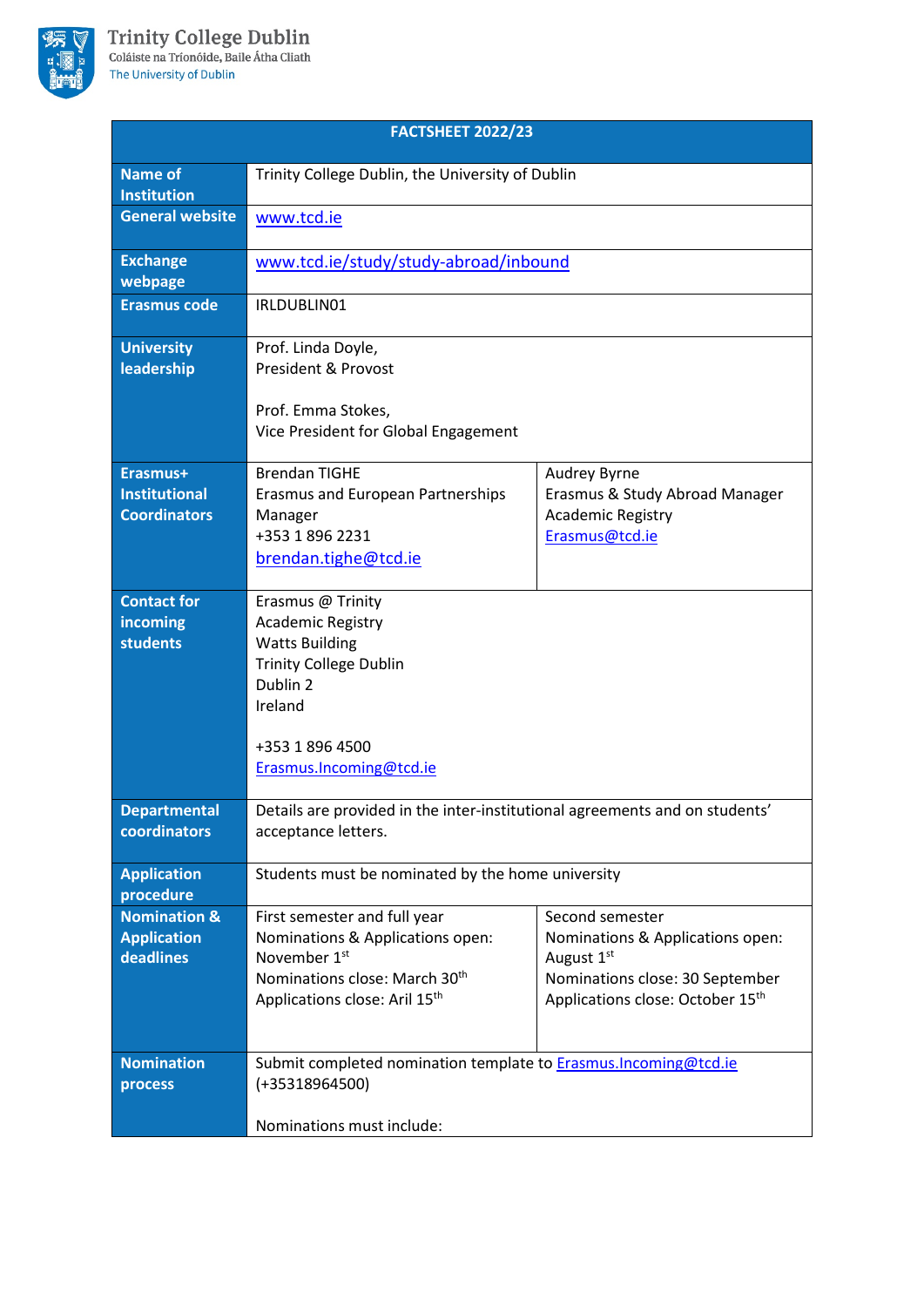

|                              | First Name, Surname, Sex, Date of birth, Student Email, Home University<br>Erasmus Code, Home University Name, Level of Study, Field of Study, ISCED          |  |
|------------------------------|---------------------------------------------------------------------------------------------------------------------------------------------------------------|--|
|                              | code, Duration of Mobility, Type of Mobility, Home Coordinator Email                                                                                          |  |
| <b>Application</b>           | Submit applications to                                                                                                                                        |  |
| requirements                 | erasmus.incoming@tcd.ie                                                                                                                                       |  |
|                              | +35318964500                                                                                                                                                  |  |
|                              | Note: Applications will only be assessed after application deadline dates                                                                                     |  |
| <b>Required</b><br>documents | $-1D$<br>- Academic Transcript                                                                                                                                |  |
|                              | - Proof of health insurance                                                                                                                                   |  |
|                              | - Proof of English language level (IELTS, TOEFL, Cambridge, OLS or partner                                                                                    |  |
|                              | university certificate accepted)                                                                                                                              |  |
|                              | - Indicative list of modules to be taken. Modules available in current year can                                                                               |  |
|                              | be found at Module Enrolment - Student Life - Trinity College Dublin (tcd.ie)                                                                                 |  |
|                              | (this list is subject to change each academic year)                                                                                                           |  |
|                              | <b>Study details</b>                                                                                                                                          |  |
|                              |                                                                                                                                                               |  |
| <b>ECTS Credit</b>           | Students typically take 30 ECTS per semester at Trinity and cannot exceed this                                                                                |  |
|                              | amount. Modules usually have a 5, 10 or 15 ECTS value. Students must take a<br>minimum of 20 ECTS in a semester and 45 ECTS for the academic year.            |  |
|                              |                                                                                                                                                               |  |
| <b>Host</b>                  | Students must take at least 50% of their ECTS per semester in their host                                                                                      |  |
| department                   | department (as specified in the terms of the IIA and in the student's                                                                                         |  |
|                              | acceptance letter). Students can request to enrol in modules offered by other                                                                                 |  |
|                              | departments for the remaining ECTS.                                                                                                                           |  |
| <b>Academic</b>              | Please see www.tcd.ie/calendar                                                                                                                                |  |
| calendar                     |                                                                                                                                                               |  |
| <b>Visas and</b>             | Students from some non-EU/EEA countries may require a visa to enter Ireland.                                                                                  |  |
| immigration                  | Lists of visa-required countries and further information on visa application<br>procedures are available here:                                                |  |
|                              | http://www.tcd.ie/study/international/before-arrival/visa-                                                                                                    |  |
|                              | immigrations/index.php                                                                                                                                        |  |
|                              | Students can also check if they need a visa here:                                                                                                             |  |
|                              | www.irishimmigration.ie                                                                                                                                       |  |
|                              |                                                                                                                                                               |  |
|                              | All students who do NOT hold an EU/EAA, Swiss or British passport must                                                                                        |  |
|                              | register with the Irish Naturalisation and Immigration Service (INIS) after<br>arrival in Ireland. Further information on the requirements to register can be |  |
|                              | found at the INIS website: www.irishimmigration.ie                                                                                                            |  |
|                              | For INIS related queries, please contact the Global Room:                                                                                                     |  |
|                              | tcdglobalroom@tcd.ie                                                                                                                                          |  |
|                              | +35318962097                                                                                                                                                  |  |
| <b>Housing and</b>           | The Erasmus Team will give applicants instructions on how to apply for                                                                                        |  |
| accommodation                | accommodation. On-campus accommodation is extremely limited. The                                                                                              |  |
|                              | majority of our exchange students live in modern, purpose-built student                                                                                       |  |
|                              | residences operated by third party private-sector providers located in the city                                                                               |  |
|                              | centre a short walk from Trinity. www.tcd.ie/accommodation                                                                                                    |  |